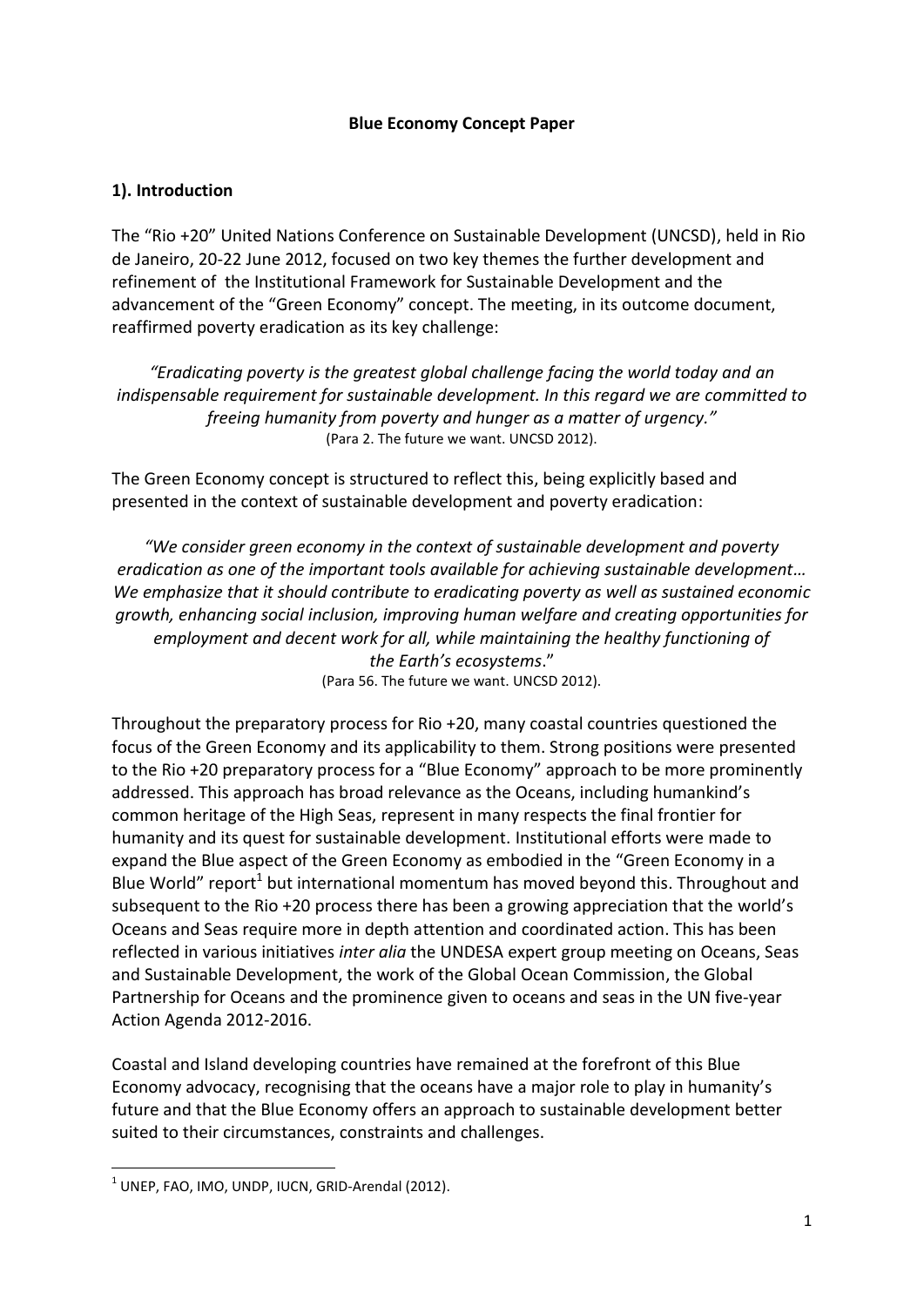Cutting edge technologies and rising commodity prices are opening up new realms of opportunity for submarine exploitation, the High Seas constitute the last global commons and urgent attention is required to enable the sound management of ocean resources for the realisation of sustainable development.

### **2). Blue Planet**

Oceans cover 72% of the surface of our blue planet and constitute more than 95% of the biosphere. Life originated in the oceans and they continue to support all life today by generating oxygen, absorbing carbon dioxide, recycling nutrients and regulating global climate and temperature.

Oceans provide a substantial portion of the global population with food and livelihoods and are the means of transport for 80% of global trade<sup>2</sup>. The marine and coastal environment also constitutes a key resource for the important global tourism industry; supporting all aspects of the tourism development cycle from infrastructure and the familiar "sun, sand and sea" formula to the diverse and expanding domain of nature-based tourism.

The seabed currently provides 32% of the global supply of hydrocarbons with exploration expanding. Advancing technologies are opening new frontiers of marine resource development from bio-prospecting to the mining of seabed mineral resources. The sea also offers vast potential for renewable "blue energy" production from wind, wave, tidal, thermal and biomass sources.

Human development activities, however, have seriously taxed the resilience of the marine and coastal resource base. FAO data indicates that 87% of global fish stocks are fully or over exploited<sup>3</sup>. Increasing pollution and unsustainable coastal development further contribute to the loss of biodiversity, ecological function and the decline in provision of environmental services. Climate change threatens to remove literally the very foundations of broad swathes of coastal development whilst rising atmospheric  $CO<sub>2</sub>$  levels are undermining fundamental aspects of many marine ecosystems through ocean acidification; changing ocean chemistry at a speed faster than at any time in the last 300 million years<sup>4</sup>.

The potential of the oceans to meet sustainable development needs is enormous; but only if they can be maintained in and/or restored to a healthy, and productive state. The importance of oceans for sustainable development has been recognised from the beginning of the UNCED process, in Agenda 21, the Johannesburg Plan of Implementation and reaffirmed in the outcome document of the Rio+20 Conference; but ongoing trends of exploitation and degradation of marine and coastal ecosystems show that endeavours to date have been insufficient and that more needs to be and must be done.

<sup>2</sup> UNCTAD (2012).

 $3$  FAO (2012).

 $<sup>4</sup>$  IGBP, IOC, SCOR (2013).</sup>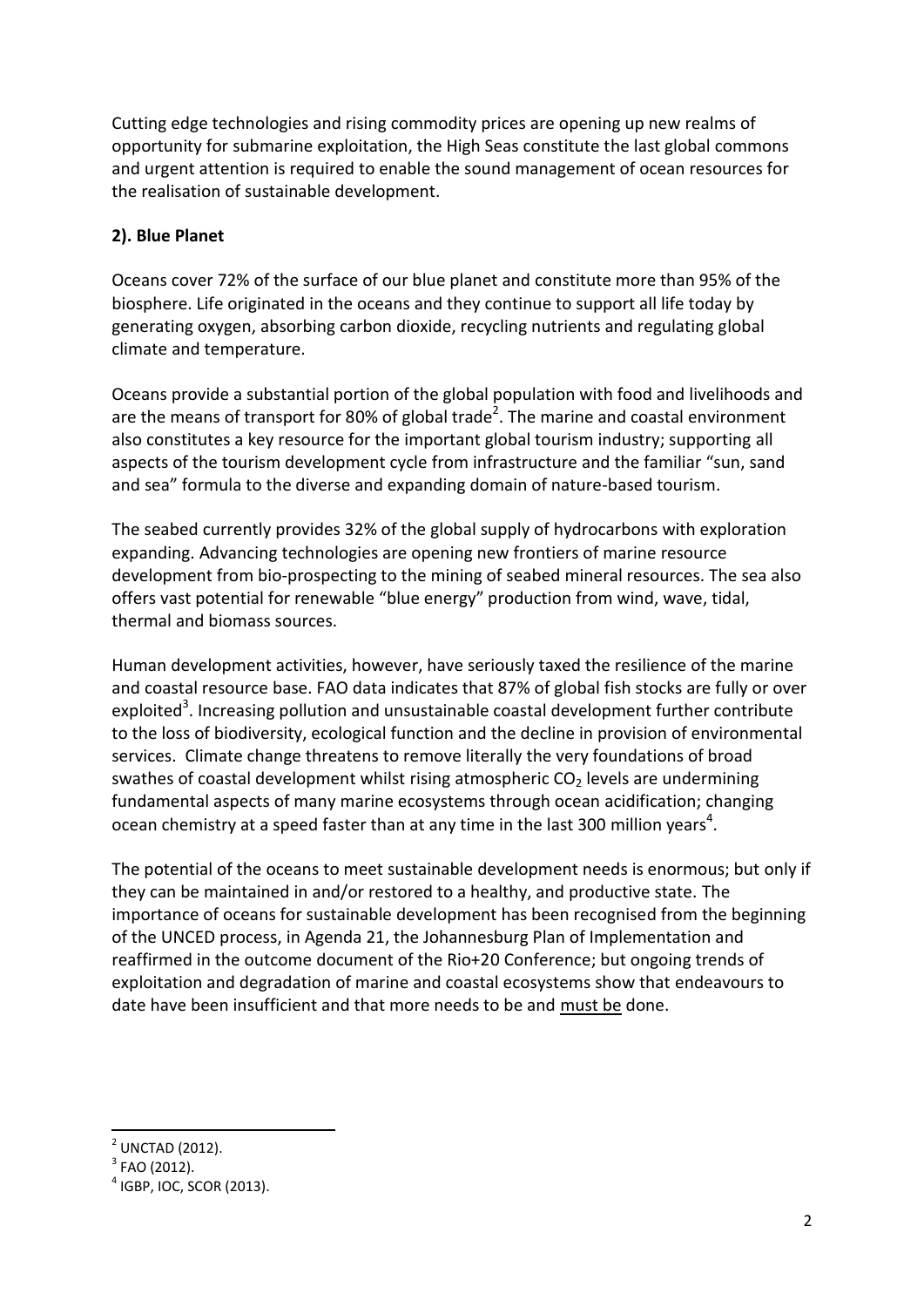# **3). The Blue Economy a Framework for Sustainable Development**

The Blue Economy is a developing world initiative pioneered by SIDS but relevant to all coastal states and countries with an interest in waters beyond national jurisdiction. SIDS have always been highly dependent upon the seas for their well-being but the Blue Economy, whilst encompassing the concept of ocean-based economies, goes far beyond that. The Blue Economy conceptualises oceans as "Development Spaces" where spatial planning integrates conservation, sustainable use, oil and mineral wealth extraction, bioprospecting, sustainable energy production and marine transport. The Blue Economy breaks the mould of the business as usual "brown" development model where the oceans have been perceived as a means of free resource extraction and waste dumping; with costs externalised from economic calculations. The Blue Economy will incorporate ocean values and services into economic modelling and decision-making processes. The Blue Economy paradigm constitutes a sustainable development framework for developing countries addressing equity in access to, development of and the sharing of benefits from marine resources; offering scope for re-investment in human development and the alleviation of crippling national debt burdens.

The Blue Economy espouses the same desired outcome as the Rio +20 Green Economy initiative namely: *"improved human well-being and social equity, while significantly reducing environmental risks and ecological scarcities"* (UNEP 2013) and it endorses the same principles of *low carbon, resource efficiency and social inclusion*, but it is grounded in a developing world context and fashioned to reflect the circumstances and needs of countries whose future resource base is marine. Fundamental to this approach is the principle of equity ensuring that developing countries:

- Optimise the benefits received from the development of their marine environments e.g. fishery agreements, bioprospecting, oil and mineral extraction.
- Promote national equity, including gender equality, and in particular the generation of inclusive growth and decent jobs for all.
- Have their concerns and interests properly reflected in the development of seas beyond national jurisdiction; including the refinement of international governance mechanisms and their concerns as States proximate to seabed development.

The mainstreaming of equity at international and national levels offers scope for developing countries to realise greater revenue from their resources and reinvest in their populace, environmental management, reduce national debt levels and contribute to the eradication of poverty and hunger.

At the core of the Blue Economy concept is the de-coupling of socioeconomic development from environmental degradation. To achieve this, the Blue Economy approach is founded upon the assessment and incorporation of the real value of the natural (blue) capital into all aspects of economic activity (conceptualisation, planning, infrastructure development, trade, travel, renewable resource exploitation, energy production/consumption). Efficiency and optimisation of resource use are paramount whilst respecting environmental and ecological parameters. This includes where sustainable the sourcing and usage of local raw materials and utilising where feasible "blue" low energy options to realise efficiencies and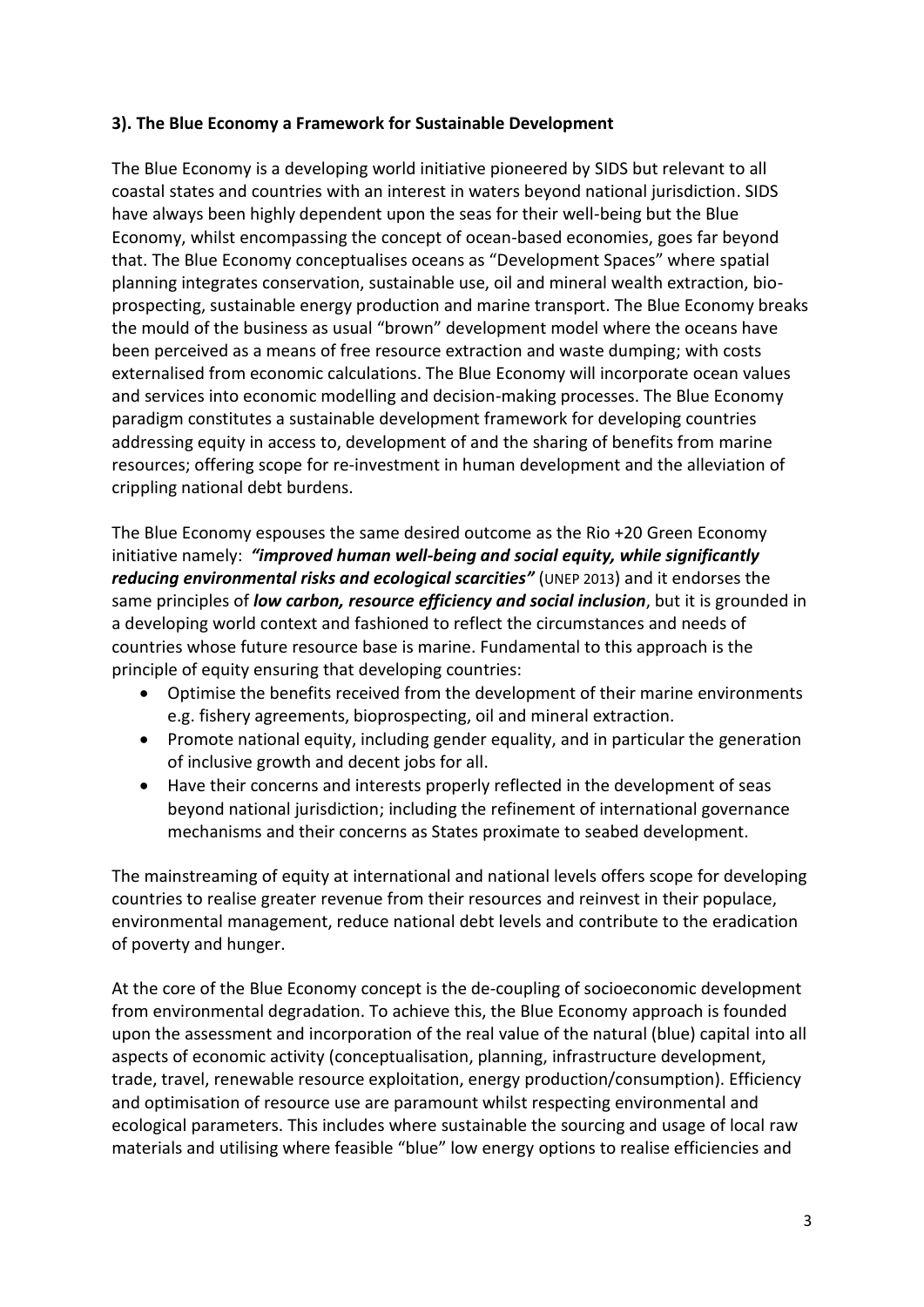benefits as opposed to the business as usual "brown" scenario of high energy, low employment, and industrialised development models.

The Blue Economy approach recognises and places renewed emphasis on the critical need for the international community to address effectively the sound management of resources in and beneath international waters by the further development and refinement of international law and ocean governance mechanisms. Every country must take its share of the responsibility to protect the high seas, which cover 64 % of the surface of our oceans and constitute more than 90% of their volume.

# **4). SIDS and the Blue Economy**

The importance of marine and coastal resources to SIDS is evident, and has been elaborated in numerous international fora. The Blue Economy, however, offers the potential for SIDS to alleviate one of their defining obstacles to sustainable development; namely that of a narrow resource base. The remarkable per capita marine resource area enjoyed by many SIDS means that the Blue Economy approach offers the prospect of sustained, environmentally-sound, socially inclusive economic growth. SIDS must prepare now in order to position themselves properly to realise the optimal benefits for their sustainable development from the coming blue revolution.

The benefits of the Blue Economy, however, are not exclusively tailored for SIDS, they are equally applicable to coastal countries and ultimately the Blue Economy approach offers the means for the sound utilisation of resources beyond national jurisdiction – the sustainable development of the common heritage of humanity; the resources of the High Seas.

# **5). The Blue Economy –** *Issues*

The natural world made up of the physical environment, its mineral components and biodiversity at all three levels (genetic, species, ecosystem) is intrinsically interconnected and the more diverse and productive the natural system, the greater the degree of interconnectivity. Hence the identification of particular issues is inherently an anthropogenic construct and depending on one's perspective may appear arbitrary. A case in point is the precursory role that the conservation and sustainable use of biodiversity has in enabling the establishment of a Blue Economy, broader sustainable development and poverty eradication (see fig below). This is particularly true in developing countries where economies are more directly related to environmental exploitation.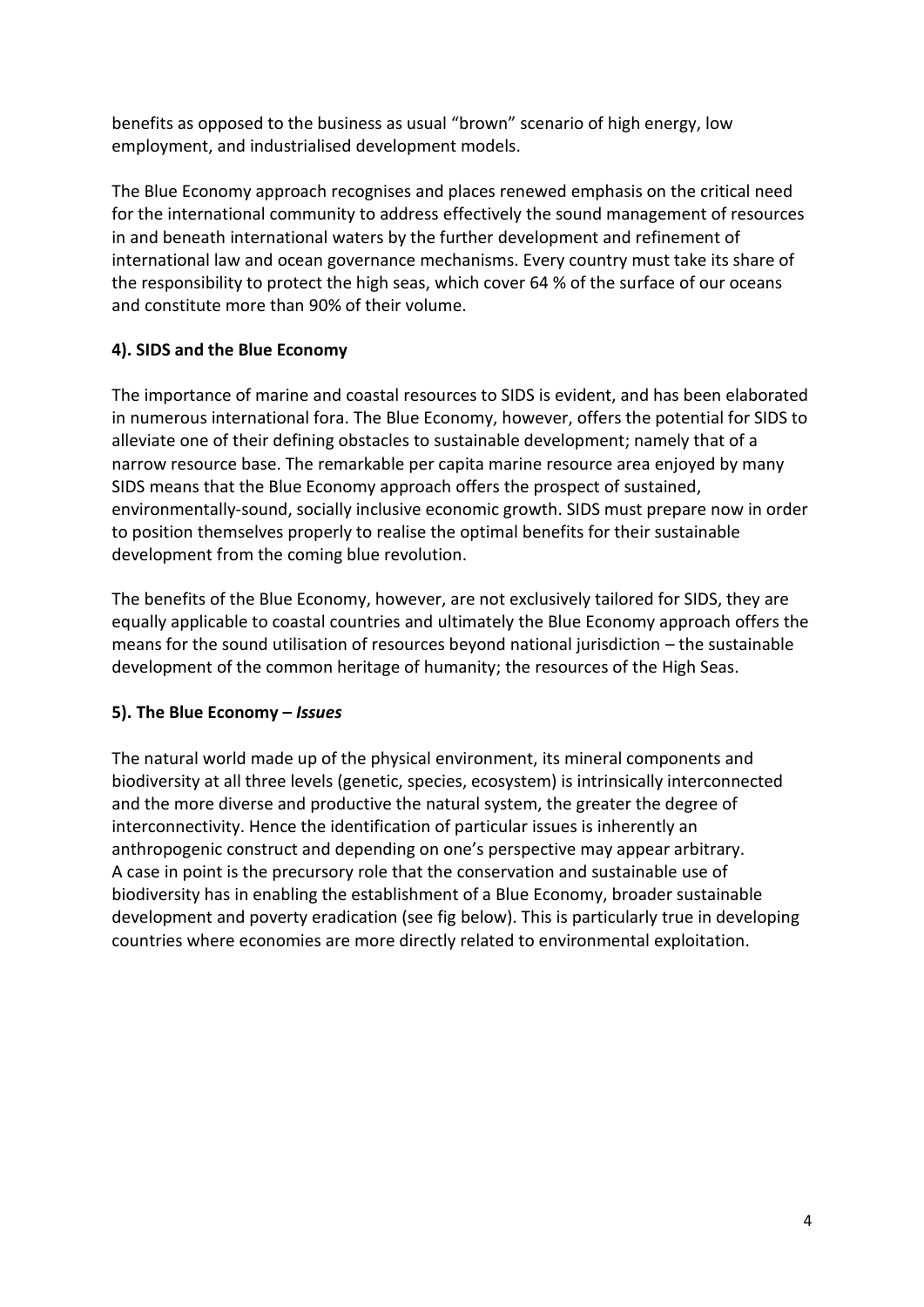

Equivalent figures, to that above, could be developed for the other issues, underlining the overall interconnectivity and the need for an integrated and holistic approach. To this end the ecosystem approach must underpin all aspects of the Blue Economy incorporating interrelationships, knock-on effects, externalities and the true costs and benefits of activities in terms of the natural blue capital.

# a). Sustainable use of biodiversity

The natural capital of many marine and coastal ecosystems has been degraded, impacting upon the provision of services and livelihoods. Approximately 20% of the world's coral reefs have been lost and another 20% degraded<sup>5</sup>. Mangroves have been reduced to 30-50% of their historical cover and it is estimated that 29% of seagrass habitats have disappeared since the late eighteen hundreds<sup>6</sup>.

An ecosystem approach is required that factors in restoration of biodiversity and renewable resources, and proper management of resource extraction. For example in fisheries, some of the renowned "Sunken Billions"<sup>7</sup> could be restored providing the basis for productive, efficient, sustainable fisheries and enhanced food security. The scientific determination and designation of appropriate MPAs can play a key role in this regard reconstituting biodiversity, ecosystem services and general resilience to other system shocks. Currently only some 2% of our oceans are protected, despite the CBD/WSSD 2012 target of a representative 10% area, whereas approximately 12% of terrestrial areas are under protection.

# b) Food security

In the context of the Blue Economy food security is very closely related to the sustainable use of biodiversity particularly where it pertains to the exploitation of wild fisheries. 1 billion people in developing countries depend on seafood for their primary source of protein<sup>8</sup>.

1

<sup>&</sup>lt;sup>5</sup> Wilkinson, C. (2008).

 $<sup>6</sup>$  Nellemann, C. et al (2009).</sup>

 $<sup>7</sup>$  FAO/IBRD. (2009).</sup>

<sup>&</sup>lt;sup>8</sup> GPO 2013.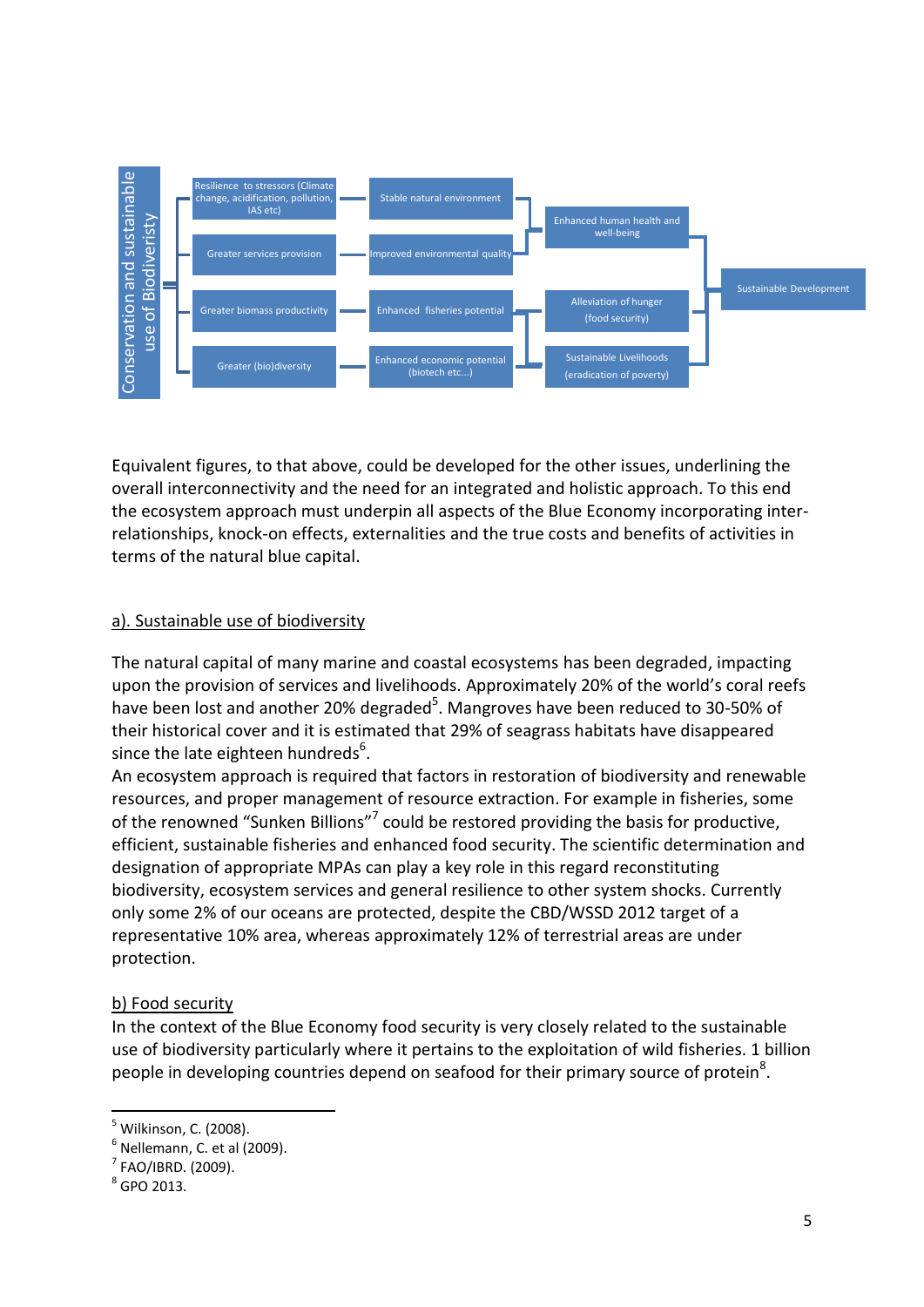*"We are deeply concerned that one in five people on this planet, or over 1 billion people, still live in extreme poverty, and that one in seven — or 14 per cent — is undernourished…"* (Para 21. The future we want. UNCSD 2012)

Aquaculture offers huge potential for the provision of food and livelihoods, though greater efficiencies in provision of feed to aquaculture need to be realised, including reduced fish protein and oil and increased plant protein content, if the industry is to be sustainable. Aquaculture under the Blue Economy will incorporate the value of the natural capital in its development, respecting ecological parameters throughout the cycle of production, creating sustainable, decent employment and offering high value commodities for export.

# c). Unsustainable Fisheries

The proportion of marine fish stocks estimated to be underexploited or moderately exploited declined from 40% in the mid-1970s to 15% in 2008, and the proportion of overexploited, depleted or recovering stocks, increased from 10% in 1974 to 32% in 2008<sup>9</sup>. Fishing fleet subsidies are estimated to be between US\$ 10-30 billion per year driving the further depletion of fisheries that have otherwise ceased to be economically viable. The benefits lost to fishing nations as a consequence of over fishing are estimated to be in the order of US\$ 50 billion per annum $^{10}$ .

Aquaculture is the fastest growing food sector now providing 47% of the fish for human consumption globally<sup>11</sup>. The last three decades have seen massive expansion in aquaculture operations raising concerns of environmental damage and unsustainable development models. Aquaculture sites have often been carved out of important natural coastal habitats with rapid expansion exceeding the capacity of planning controls and oversight. Aquaculture with fed species, if not managed properly, can impact biodiversity and ecosystem functions through excessive nutrient release, chemical pollution and the escape of farmed species and diseases into the natural environment.

It is essential that integrated ecosystem approaches are utilised in wild capture fisheries and aquaculture based on the best current scientific information with judicious application of the precautionary approach, and subsidies that encourage overfishing are removed.

# d). Climate change and managing carbon budgets.

Sea level rise and change in ecosystem status due to changing temperatures, from coral bleaching to impacts upon migration patterns, have been discussed at length in diverse international fora and need not be re-stated here. Relatively new issues on the agenda, however, are Ocean Acidification and Blue Carbon.

 Acidification: Oceans are estimated to have absorbed approximately 25% of anthropogenic carbon dioxide since the commencement of the industrial revolution resulting in a 26% increase in the acidity of the Ocean<sup>12</sup>. Ocean acidification is known to have a significant impact; many organisms show adverse effects, such as reduced ability to form and maintain shells and skeletons, as well as reduced survival, growth, abundance and larval development. Acidification will also affect carbon accretion in

 9 FAO (2010).

<sup>10</sup> FAO/IBRD. (2009).

 $11$  FAO(2010).

 $12$  IGBP, IOC, SCOR (2013)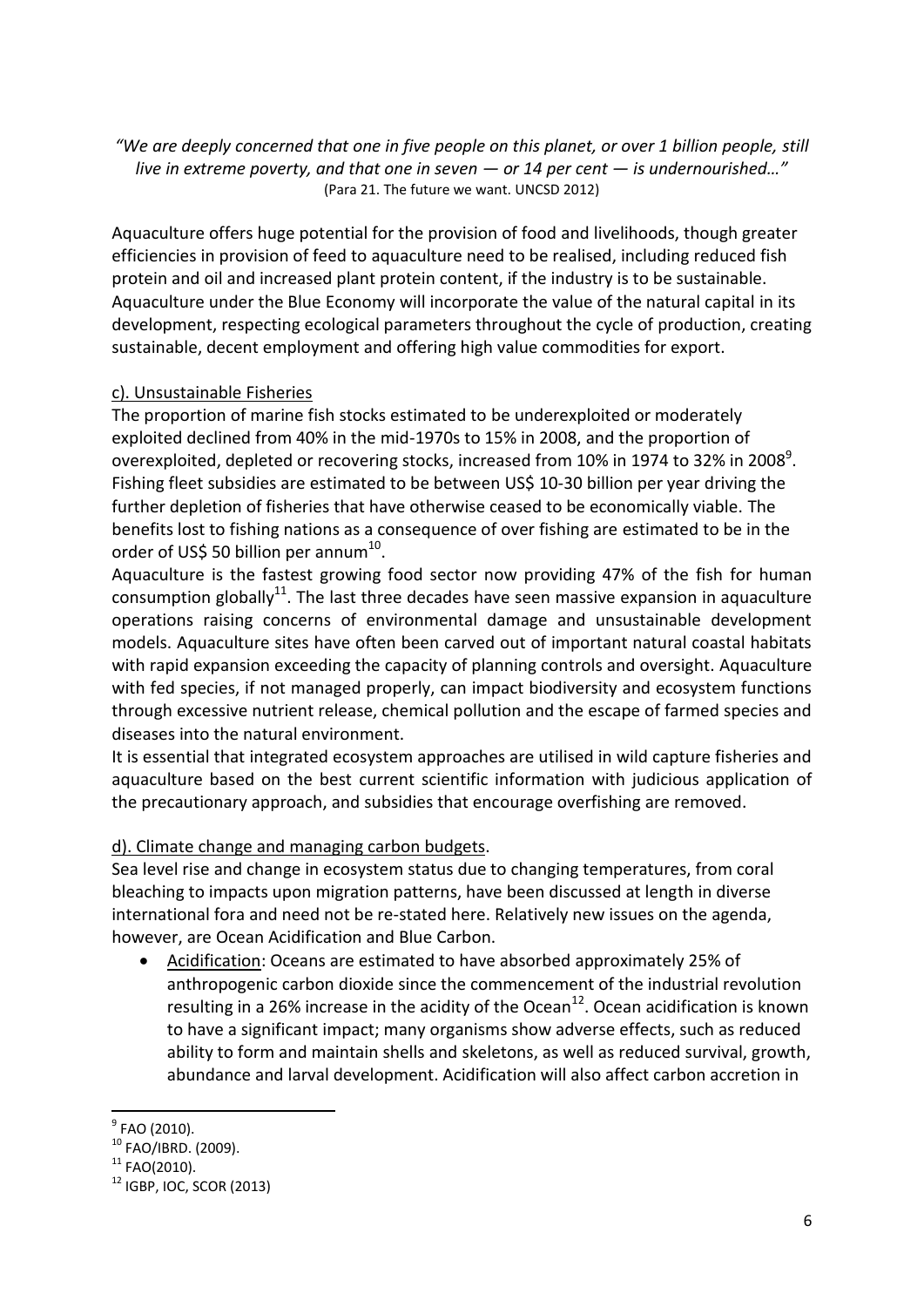coral reef building organisms causing net decreases in global coral reef coverage and associated species. Projections suggest that pH for the more vulnerable ocean regions could reach the aragonite tipping point within decades changing the very chemistry of ecosystems with potentially disastrous effects. As ocean acidity increases, its capacity to absorb carbon dioxide from the atmosphere decreases, thereby reducing the ocean's capacity to moderate climate change. There is currently no international mechanism to specifically address acidification, appropriate means need to be elaborated to enable coordinated international action.

**Blue Carbon:** Several key coastal habitats such as mangroves, salt marshes and sea grass meadows have been found to fix carbon at a much higher rate per unit area than land based systems and be more effective at the long-term sequestration of carbon than terrestrial forest ecosystems<sup>13</sup>. Mangroves have been reduced to 30-50% of their historical cover and 29% of seagrass habitats are estimated to have been lost in the last 150 years<sup>14</sup>. This carbon sequestration role re-emphasizes the importance of maintaining, and where possible rehabilitating, such ecosystems as an opportunity for ecosystem climate mitigation and to also including them in carbon trading mechanisms.

The Blue Economy approach will set in place the policies, legislation, infrastructure and incentives to facilitate the transition to a low carbon economy utilising all the tools at its disposal including the ocean's enormous potential for renewable energy (wind, wave, tidal, thermal and biomass) generation.

# e). Marine and coastal tourism.

Marine and coastal tourism is of key importance to many developing countries. Despite the global economic crisis international tourism has continued to grow. Data indicates that international tourist arrivals increased by 4% to 1.035 billion in 2012, generating US\$ 1.3 trillion in export earnings. The UNWTO forecasts further growth of 3-4% in 2013<sup>15</sup>. This does not detract however from the vulnerability of economies so heavily dependent on a single industry. Tourism brings challenges in terms of increased: greenhouse gas emissions, water consumption, sewage, waste generation and loss or degradation of coastal habitat, biodiversity and ecosystem services.

# f). Pollution and marine debris.

The growing human population, intensification of agriculture and the rapid urbanisation of coastal areas are all key land based factors causing higher levels of pollution in our seas. Documented marine "dead zones" now number more than 400 covering an area of over 240,000  $km^2$  including some of the formerly most productive areas of estuaries and shelf. There has been an approximate threefold increase in the loads of nitrogen and phosphorous enrichment to the oceans since pre-industrial times<sup>16</sup>. A recent study<sup>17</sup> estimates that the

*<sup>13</sup>* Current studies suggest that mangroves and coastal wetlands annually sequester carbon at a rate two to four times greater than mature tropical forests and store three to five times more carbon per equivalent area than tropical forests (NOAA 2013).

<sup>14</sup> Nelleman, C. *et al* (2009).

<sup>15</sup> UNWTO (2013). World Tourism Barometer. Vol 11, April 2013.

 $16$  IOC/UNESCO, IMO, FAO, UNDP. (2011).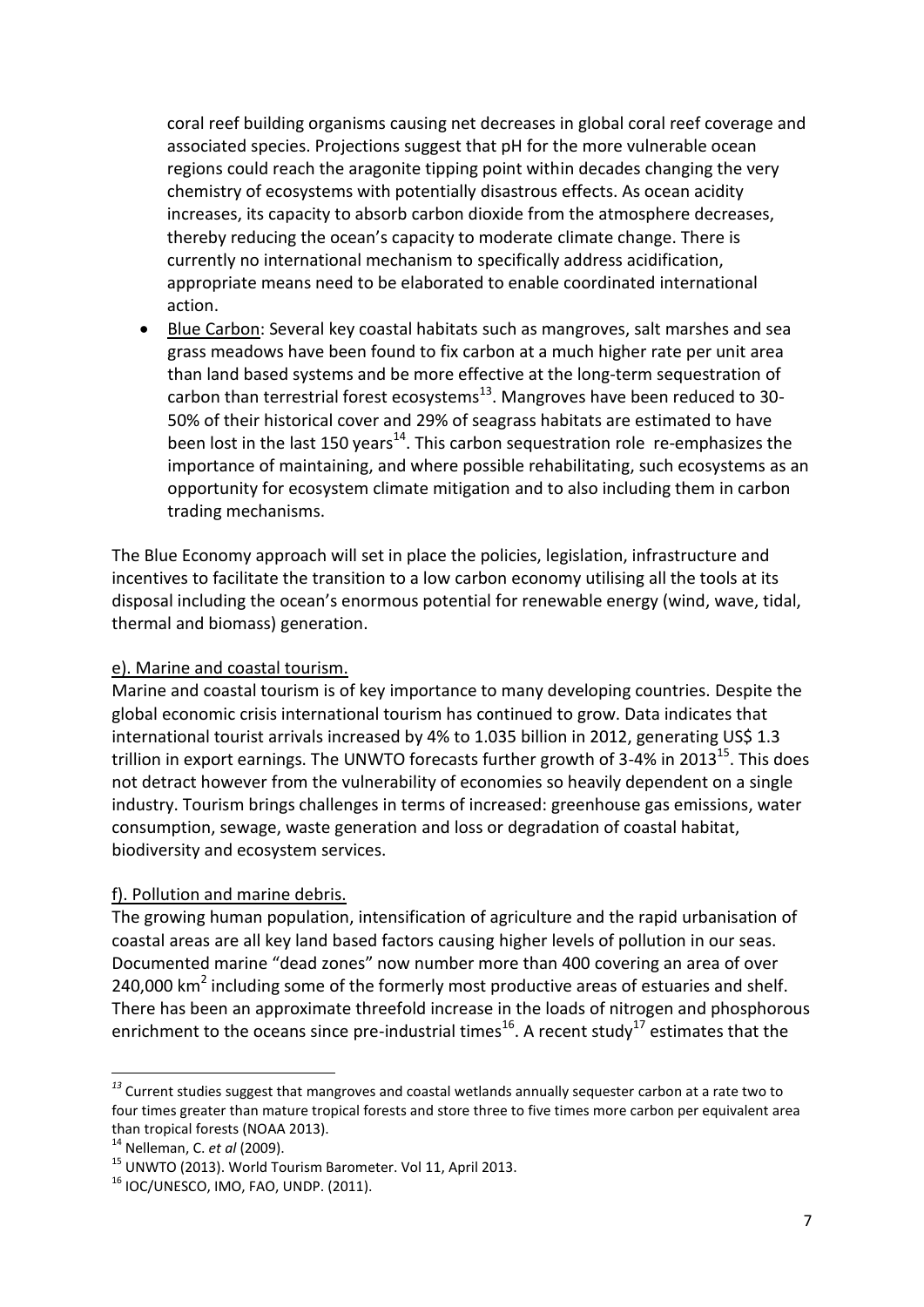"business as usual" model of nitrogen input will result in an increase of 50% in the fluxes of inorganic nitrogen to the Ocean by the year 2050.

Sea based sources of pollution are likely to be a growing issue as maritime shipping increases and submarine hydrocarbon/mineral exploration and extraction continue to expand. Furthermore market forces are driving exploration in ever more extreme environments posing increased ricks of marine pollution as clearly demonstrated by the 2010 Deepwater Horizon disaster in the Gulf of Mexico.

Marine debris threatens the integrity of marine food chains. Plastic materials and other litter are widespread from the oceanic collection zones and gyres, through the glutinous mass of micro-plastics that can now be trawled from some waters to the debris and pellets often found in the gastrointestinal tract of sea and bird life.

The international mechanisms (e.g. Regional Seas Conventions, MARPOL) in place to address these matters need implementation with renewed vigour incorporating the analysis of the true costs and benefits of rectifying these concerns in the context of the natural blue capital.

# g). Governance and international cooperation.

Each sovereign country is responsible for its own resources and sustainable development. This national responsibility and importance of national polices and development strategies should not therefore be downplayed. The principle of common but differentiated responsibilities, however, still applies. Indeed the need for structured international cooperation underpins all aspects of the Blue Economy. Whether it be with regard to updating and advancing governance mechanisms to ensure the sustainable development of waters beyond national jurisdiction (e.g. maritime security, high seas MPAs, sustainable fisheries, oil and mineral extraction) or assistance in enabling the effective management and utilisation of national EEZs (e.g. technology transfer, technical assistance, marine spatial planning), capacity building, finance to support national marine spatial planning and effective monitoring, control and surveillance).

A key component of international cooperation for the Blue Economy approach is Research. A science-based approach is essential to the development of the Blue Economy; commencing with the initial assessment and critically the valuation of the blue capital at our disposal. This will provide a basis for informed decision-making and adaptive management. This major undertaking must be addressed and continually refined and upgraded in line with changing circumstances, evolving technologies and our increasing understanding; or the Blue Economy approach will founder. This underlines the importance of technical assistance, technology transfer and capacity building to the pursuit of sustainable development.

**<sup>.</sup>** <sup>17</sup> Sherman & Adams (2010).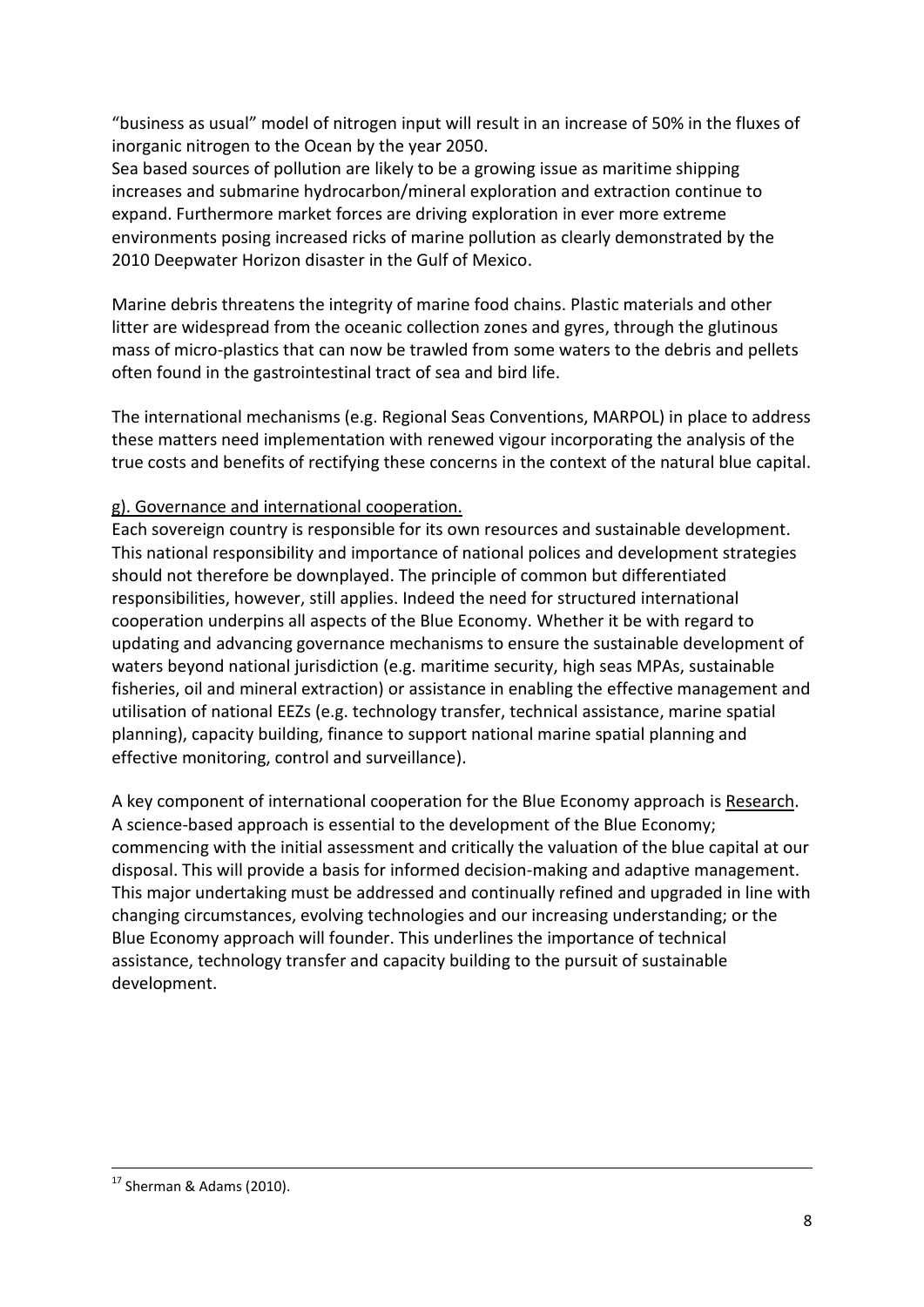# **6). The Blue Economy –** *Opportunities*

Issues and problems bring with them challenges and opportunities and the Blue Economy offers a suite of opportunities for sustainable, clean, equitable blue growth in both traditional and emerging sectors.

### a). Shipping and Port Facilities

80 percent of global trade by volume, and over 70 per cent by value, is carried by sea and handled by ports worldwide. For developing countries, on a national basis, these percentages are typically higher. World seaborne trade grew by 4% in 2011, to 8.7 billion tonnes<sup>18</sup> despite the global economic crisis and container traffic is projected to triple by 2030<sup>19</sup>. Coastal countries and SIDS need to position themselves in terms of facilities and capacities to cater for this growing trade and optimise their benefits. The IMO has brought in new industry wide measures to increase efficiency, reduce green house gas emissions and pollution. More needs to be done to address the issues of IAS from ballast water and hull fouling but even with these challenges maritime trade is set fair for growth and economic benefits whilst reducing impacts, offering expanding Blue employment opportunities for the foreseeable future.

# b). Fisheries

Globally 350 million jobs are linked to marine fisheries, with 90% of fishers living in developing countries. The value of fish traded by developing countries is estimated at US\$ 25 billion making it their largest single trade item. Global catch rose from 4 million tonnes in 1900, through 16.7 million tonnes in 1950, 62 million tonnes in 1980 to 86.7 million tonnes in 2000 but has stagnated subsequently<sup>20</sup>. In 2009 marine capture production was 79 million tonnes. Overall catch risks decline with 75% of stocks fully exploited or depleted $^{21}$ . Human activity has directly and markedly reduced ocean productivity; additional deficits may be due to climate change increasing ocean stratification and reducing nutrient mixing in the open seas. Global Ocean Observing System (GOOS) and LME assessments show significant warming trends from which model projections 2040-2060 forecast a steady decline in ocean productivity<sup>22</sup>.

The implementation of integrated, ecosystem-based approaches based on the best available science in a precautionary context, plus the removal of fishery subsidies that drive overexploitation offer the prospect of restoring key stocks and increasing catches. It is estimated that 50 US\$ billion per annum is lost to overfishing and could be progressively recovered through stock restoration. The implementation of sound management measures brings the promise of increased sustainable catches, lower energy utilisation and costs; thereby securing livelihoods and enhancing food security.

 $\overline{\phantom{a}}$  $18$  UNCTAD (2012).

 $19$  OECD (2012).

 $20$  GOC (2008).

<sup>21</sup> FAO (2010).

 $22$  IOC/UNESCO, IMO, FAO, UNDP. (2011).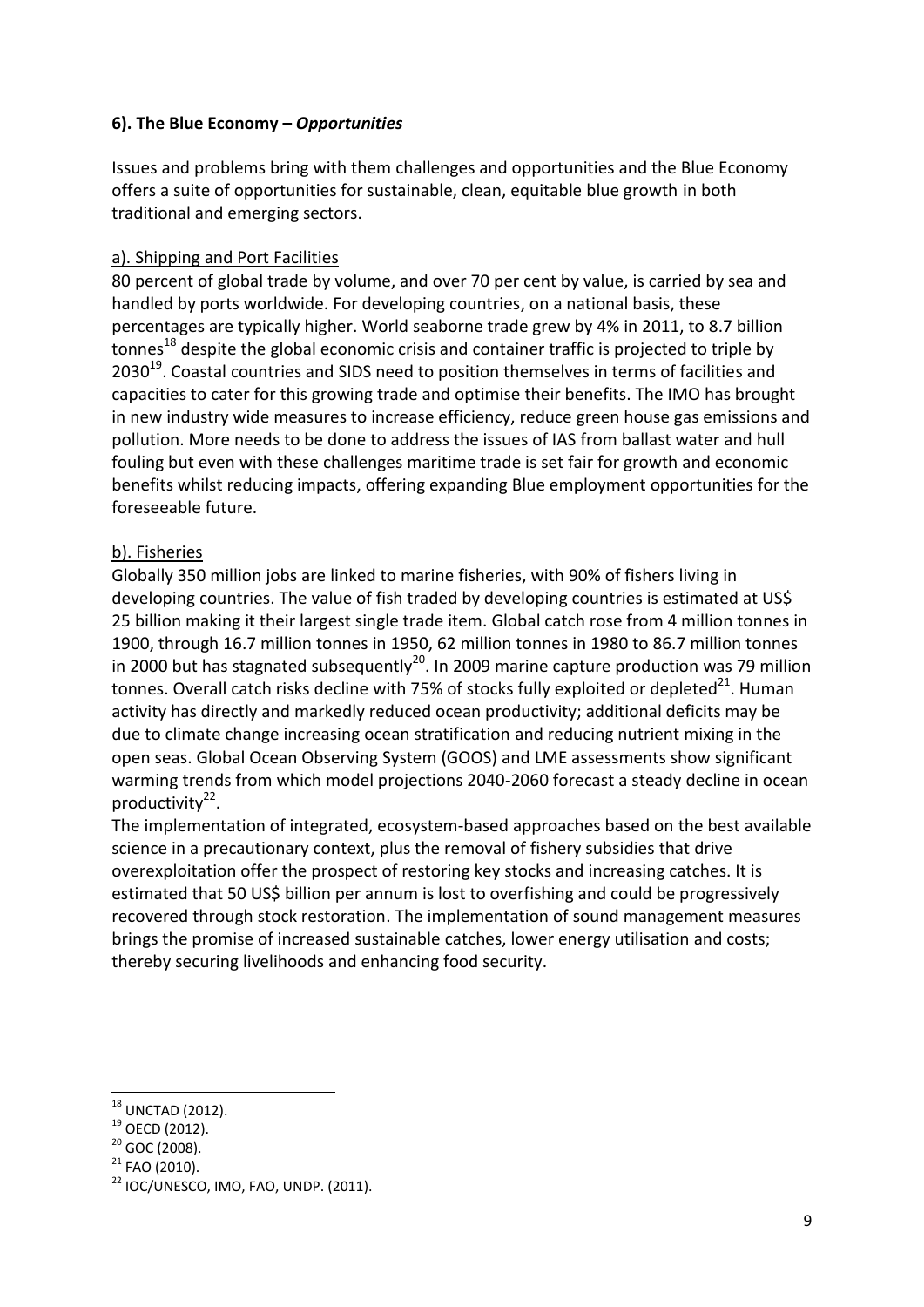### c).Tourism

Tourism is a major global industry; in 2012 international tourist arrivals increased by 4% despite the global economic crisis and constituted 9% of Global GDP (direct, indirect and induced impact). In 2012 tourism supported 9% of global jobs and generated US\$ 1.3 trillion or 6% of the world's export earnings<sup>23</sup>. International tourism has grown from 25 million in 1950 to 1,035 million in 2012 and the UNWTO forecasts further growth of 3-4% in 2013<sup>24</sup>; the forecast for 2030 being 1.8 billion. A large portion of global tourism is focused on the marine and coastal environment and it is set to rise. Trends in aging populations, rising incomes and relatively low transport costs will make coastal and ocean locations ever more attractive. Cruise tourism is the fastest growing sector in the leisure travel industry; between 1970 and 2005 the number of passengers increased 24-fold to 16 million by 2011. Overall, average annual passenger growth rates are in the region of 7.5% and passenger expenditures are estimated in the order of US\$ 18 billion per year<sup>25</sup>.

Tourism developments bring various problems, as iterated in section 5e of this document. The tourism consumer, however, is driving the transformation of the sector with a 20% annual growth rate in ecotourism; about 6 times the rate of growth of the overall industry. A Blue Economy approach where ecosystem services are properly valued and incorporated into development planning will further advance this transition, guiding tourism development and promoting lower impact activities, such as ecotourism and nature-based tourism, where the natural capital is maintained as an integral part of the process.

#### d). Aquaculture

Aquaculture is the fastest growing global food sector now providing 47% of the fish for human consumption<sup>26</sup>. Fish used for human consumption grew by more than 90 million tonnes in the period 1960-2009 (from 27 to 118 million tonnes) and aquaculture is projected to soon surpass capture fisheries as the primary provider of such protein.

To maintain its viability and growth without undermining wild fisheries the aquaculture industry must actively reduce the proportion of industrial fish in fishmeal. Progress is being made however; fishmeal is increasingly being produced from fishery by-products - which now constitute over 25% of global production<sup>27</sup>. Research indicates that at least 50% of fishmeal and 50-80% of oil in salmonid (the largest component of aquaculture production) and 30-80% off fishmeal and up to 60% of oil in marine fish diets can ultimately be replaced with vegetable substitutes greatly increasing the scope for industry expansion<sup>28</sup>.

#### e). Energy

 $\overline{\phantom{a}}$ 

In 2009 offshore fields accounted for 32% of worldwide crude oil production and this is projected to rise to 34% in 2025<sup>29</sup> and higher subsequently, as almost half the remaining recoverable conventional oil is estimated to be in offshore fields - a quarter of that in deep

<sup>&</sup>lt;sup>23</sup> UNWTO (2013a).

<sup>&</sup>lt;sup>24</sup> UNWTO (2013).

 $25$  OECD (2012).

<sup>26</sup> FAO(2010).

<sup>27</sup> IFFO (2010).

<sup>28</sup> PARM (2004).

 $^{29}$  IFA (2010).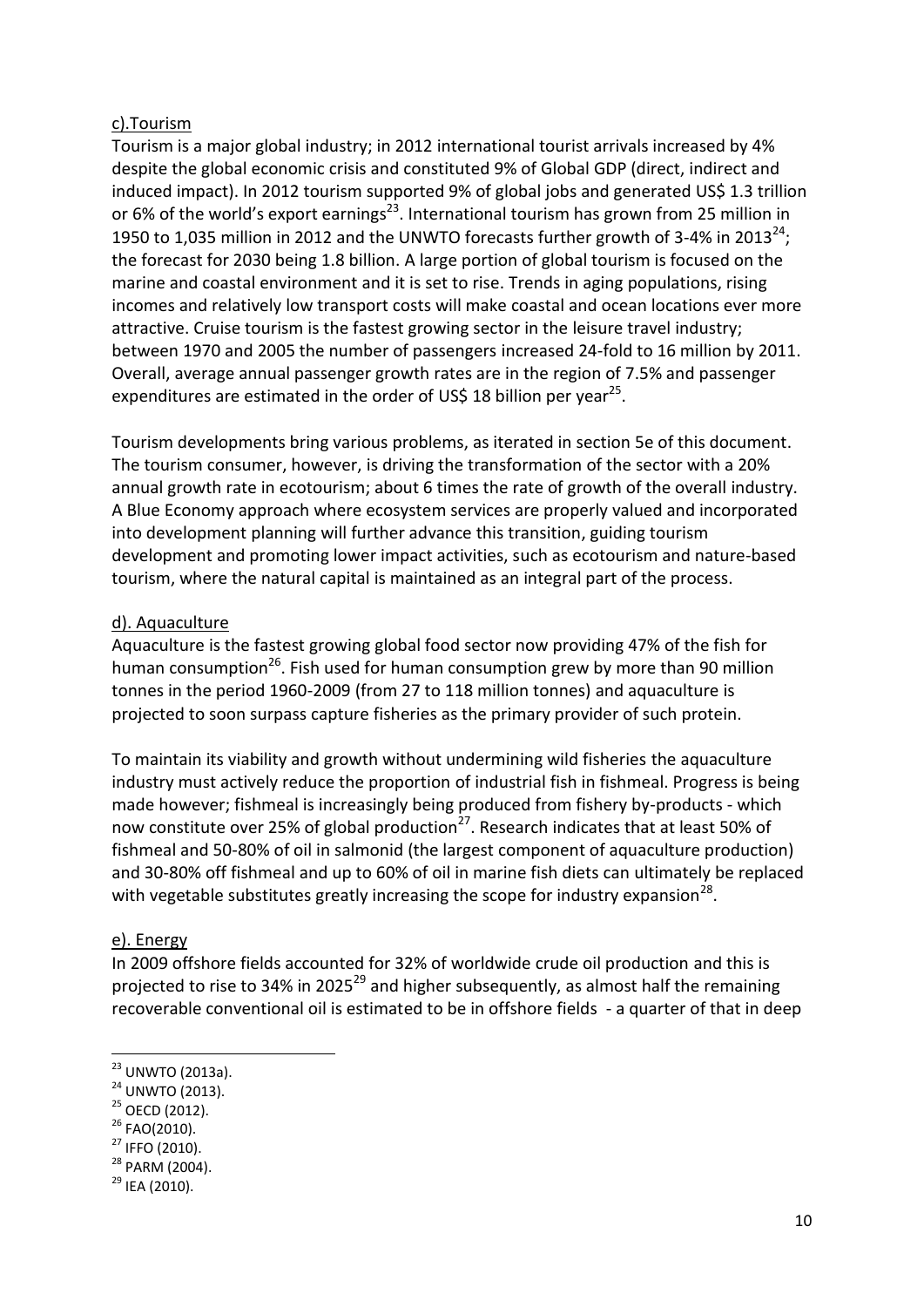water<sup>30</sup>. Deep water oil drilling is not new, but market pressures are making the exploration for and tapping of evermore remote reserves cost effective, bringing the most isolated areas under consideration. Methane hydrates, a potentially enormous source of hydrocarbons, are now also being explored and tapped from the seabed.

Oil will remain the dominant energy source for many decades to come but the Ocean offers enormous potential for the generation of renewable energy – wind, wave, tidal, biomass, thermal conversion and salinity gradients. Of these the offshore wind energy industry is the most developed of the ocean based energy sources. Global installed capacity was only a little over 6 GW in 2012 but this is set to quadruple by 2014 and relatively conservative estimates suggest this could grow to 175 GW by 2035 $^{31}$ .

# f). Biotechnology

The global market for marine biotechnology products and processes is currently estimated at US \$ 2.8 billion and projected to grow to around US\$ 4.6 billion by 2017. Marine biotech has the potential to address a suite of global challenges such as sustainable food supplies, human health, energy security and environmental remediation $^{32}$ .

Marine bacteria are a rich source of potential drugs. In 2011 there were over 36 marine derived drugs in clinical development, including 15 for the treatment of cancer. One area where marine biotech may make a critical contribution is the development of new antibiotics<sup>33</sup>. The potential scope is enormous, by 2006 more than 14,000 novel chemicals had been identified by marine bioprospecting and 300 patents registered on marine natural products<sup>34</sup>.

On the energy front algal biofuels offer promising prospects. The European science Foundation postulates a production volume of 20-80 thousand litres of oil per hectare per year can be achieved from microalgal culture, with even the lower part of this range being considerably higher than terrestrial biofuel crops<sup>35</sup>.

# g). Submarine mining

The world is gearing up for the exploration and exploitation of mineral deposits on and beneath the sea floor. Industry, due to rising commodity prices, is turning its attention to the potential riches of polymetallic nodules, cobalt crusts and massive sulphide deposits; the latter a source of rare earth elements, such as yttrium, dysprosium and terbium, important in new ICT hardware and renewable energy technologies. Commercial interest is particularly strong in polymetallic nodules and in seafloor massive sulphides.

The International Seabed Authority has developed the Mining Code regulations<sup>36</sup> to meet these changing circumstances and has commenced issuing licenses for the exploration of the international sea floor. Coastal countries need to prepare themselves to ensure they

 $30$  IEA (2012).

 $31$  IEA (2012).

 $32$  IOC/UNESCO, IMO, FAO, UNDP. (2011).

 $33$  Hunt & Vincent (2006).

 $34$  Leary et al (2009).

<sup>35</sup> EBI (2010).

<sup>&</sup>lt;sup>36</sup> Regulations on Prospecting and Exploration for Polymetallic Sulphides in the Area (adopted 7 May 2010) and the Regulations on Prospecting and Exploration for Cobalt-Rich Crusts (adopted 27 July 2012).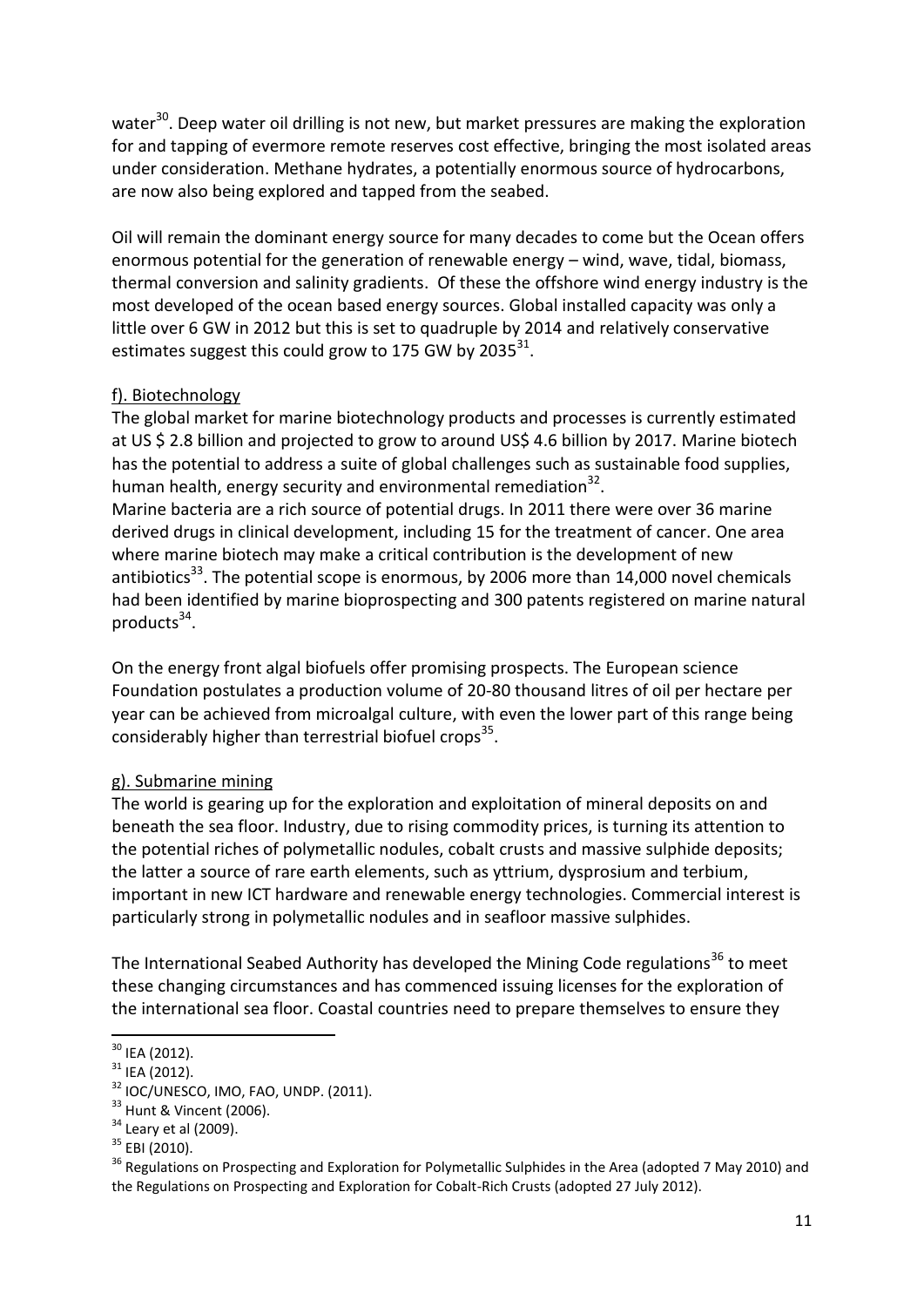realise optimal benefits from resources in their own EEZs and likewise that their concerns are incorporated into the measures to manage the coming race for the riches of the seabed.

# **7). Charting a course to the Blue Horizon**

To realise the necessary international cooperation and support to elevate the Blue Economy to the international sustainable development agenda<sup>37</sup>, diplomatic effort amongst SIDS has targeted the preparatory process leading up to the Third International Conference on Small Island Developing States in Apia, Samoa 2014. The Government of Seychelles, with its partners, has taken on the challenge of placing the Blue Economy on the international agenda, presenting it and finding strong support at the  $21<sup>st</sup>$  African Union Summit (19-27) May 2013), the Tokyo International Conference on African Development (TICAD V) 1-3 June 2013, the  $1<sup>st</sup>$  Indian Ocean Rim Association for Regional Cooperation (IOR-ARC) Economic and Business Conference (4-5 July, 2013) and the AIMS meeting in Seychelles (17-19 July, 2013).

It is proposed to hold a "Blue Summit" in Abu Dhabi in January 2014, as part of the Sustainable Development Week with the support of the Government of the United Arab Emirates. This will allow SIDS groupings and other partners (e.g. IOR-ARC etc…) to contribute to an internationally endorsed Blue Economy document for submission to the Third International Conference on Small Island Developing States in Samoa, 2014. Full development and endorsement of the proposal in Samoa would constitute the next step in securing international momentum for, and acceptance of, the Blue Economy as an approach distinct from, but mutually supportive with, the Green Economy model.

# **8).Preliminary Listing of Potential Partner Agencies and Processes**

AIMS, AOSIS, CARICOM, Convention on Biological Diversity, Commission on the Limits of the Continental Shelf, Convention on Migratory Species, Indian Ocean Commission, Commonwealth Secretariat, Duke University USA, GLISPA, Global Ocean Acidification Observing Network, Global Ocean Commission (GOC), Global Ocean Forum, the IOC/UNESCO Global Ocean Observing System (GOOS), World Bank (IBRD), International Maritime Organisation, International Seabed Authority, IOR-ARC, National Oceanic and Atmospheric Administration USA, Ocean Acidification International Coordination Centre, Ocean Acidification International Reference User Group, Plymouth Marine Laboratory UK, Regional Seas Programmes, RFMOs, SPREP, UNDESA, UNDOALOS (UNCLOS), UNDP, UNEP, UNESCO's Intergovernmental Oceanographic Commission, UNFAO, UNIDO, UNWTO, World Ocean Council.

CBD Sustainable Oceans Initiative, UNEP Green Economy Initiative, European Project on Ocean Acidification.

1

<sup>&</sup>lt;sup>37</sup> Including the deliberations of the: High-Level Political Forum, Open Working Group on the Sustainable Development Goals, UN Economic and Social Council and Sustainable Development Solutions Network.